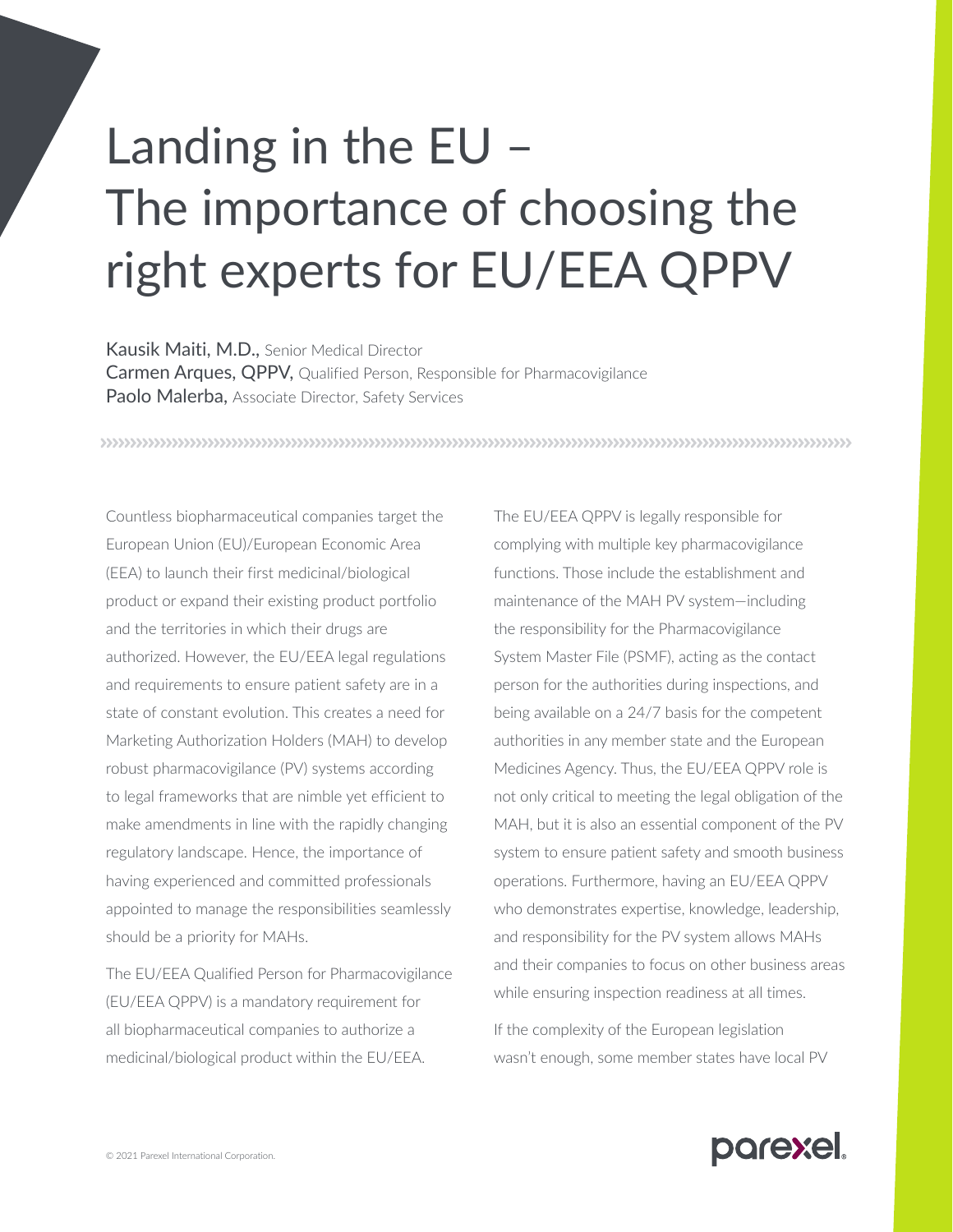legislation and requirements, which may include the mandatory appointment of a local PV person. This role is known as a local QPPV (or contact person for PV, national PV responsible person, or local safety officer) and is responsible for PV activities for the MAH at the country level. Deep knowledge of relevant local legislation is crucial since the level of responsibility for the PV system, the requirements for residency in a specific country, and even around-theclock availability vary from one country to another. Local language skills and residency in the given country are standard requirements for this role.

The EU/EEA QPPV should ensure a global approach for the integrated PV system and be up-to-date on global and local legislation, including knowing who is part of the local QPPV network and appointing the right experts in the more demanding countries. EU/EEA QPPVs must have expertise in team management and guarantee fluent and constant communication across various stakeholders.

The situation outside of the EU/EEA presents itself as another challenge because legislation differs from country to country. Moreover, the requirements may be as strict and complex as in the EU/EEA.

Territories like the Eurasian Union (composed of the Russian Federation, Belarus, Kazakhstan, Kyrgyz, and Armenia) have requirements similar to the EU/EEA with the mandatory requirement of having a Eurasian Union QPPV located in one of its member countries with full responsibility for the PV system for those territories. There is also an additional requirement for a local QPPV in some of these countries. The same applies in various other

continents, such as the League of Arab Countries with its own QPPV and PV system requirements.

## **Brexit and its impact on pharmacovigilance**

The UK's exit from the EU is now a reality, after the transition period ended in Dec 2020. As of Jan. 1st, 2021, EU pharmaceutical law still applies to Northern Ireland, but not any other UK countries, while MHRA legislation applies to all of the UK (England, Wales, Scotland, and Northern Ireland). This new situation puts even more pressure on companies to ensure adherence to new legislation and requirements.

As a result of this new situation, one of the biggest challenges that companies now face is the location of the QPPV. EU QPPV can no longer be located within the UK, and at the same time, MHRA requests companies to nominate a UK QPPV located either in the UK or within the EU. This opens a range of possibilities for MAHs to find a structure to suit their needs.

To fully understand both legislations, the specific needs of the company, its organizational structure relevant to the PV system, and the requirements within the UK and EU markets, it is crucial to choose the right PV partner and QPPV structure. Possible scenarios include having one expert located in the EU who acts as EU QPPV and UK QPPV with a national contact person located in the UK, or two different QPPVs located in the EU and the UK with the same level of responsibility for each one of the PV systems.

MAHs also need to consider the Northern Ireland Protocol, which defines special requirements

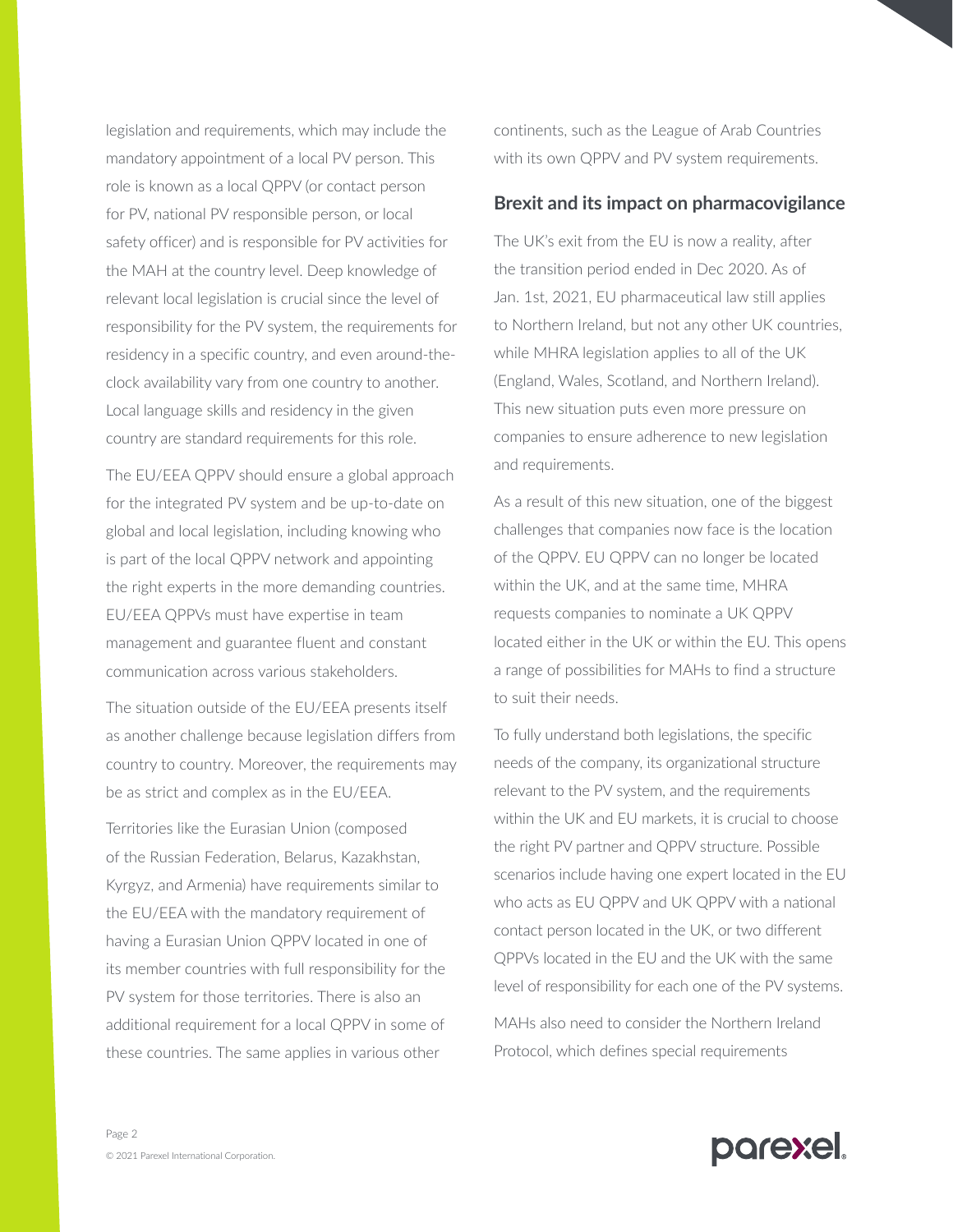that apply to Northern Ireland, including pharmacovigilance. The situation with this territory may be a bit ambiguous due to its singularity. Northern Ireland is not considered a third country for the EMA; therefore, Union legislation applies, and MHRA legislation also applies as it is a UK territory.

## **Choosing the right PV partner**

Access to the best local experts in each of the MAH's target markets should be the top selection criteria when outsourcing the QPPV role, together with a flexible, scalable, and sustainable solution customized to the specific needs of the biopharmaceutical company.

A global approach to the PV system should extend beyond focusing only on QPPV duties to include awareness of comprehensive safety activities, communication, and support from key stakeholders within the PV system. Outsourcing selection criteria should also include broad experience in establishing and maintaining PV systems and a dedicated team with a track record of success.

Effective pharmacovigilance requires experienced medical and safety professionals who have the tools and expertise to collaborate within a complex, cross-functional environment. As pharmacovigilance compliance complexity continues to rise and the need to demonstrate product stewardship and commitment to patient safety put additional pressure on biopharmaceutical companies, key questions for MAHs are focused on how they can access the right expertise, global coverage, and infrastructure support in a rapidly evolving regulatory environment.

The QPPV Office at Parexel has QPPV experts covering all major territories. Our QPPV experts have the appropriate background, significant expertise, continuous training, and cross-functional support for QPPVs and related activities by our subject matter expert (SME) networks within Parexel's Safety Services. Our QPPV office and global PV infrastructure exist within the same PV organization, creating a unique opportunity for seamlessly integrated and well-coordinated global PV system and effective oversight required by the QPPV.